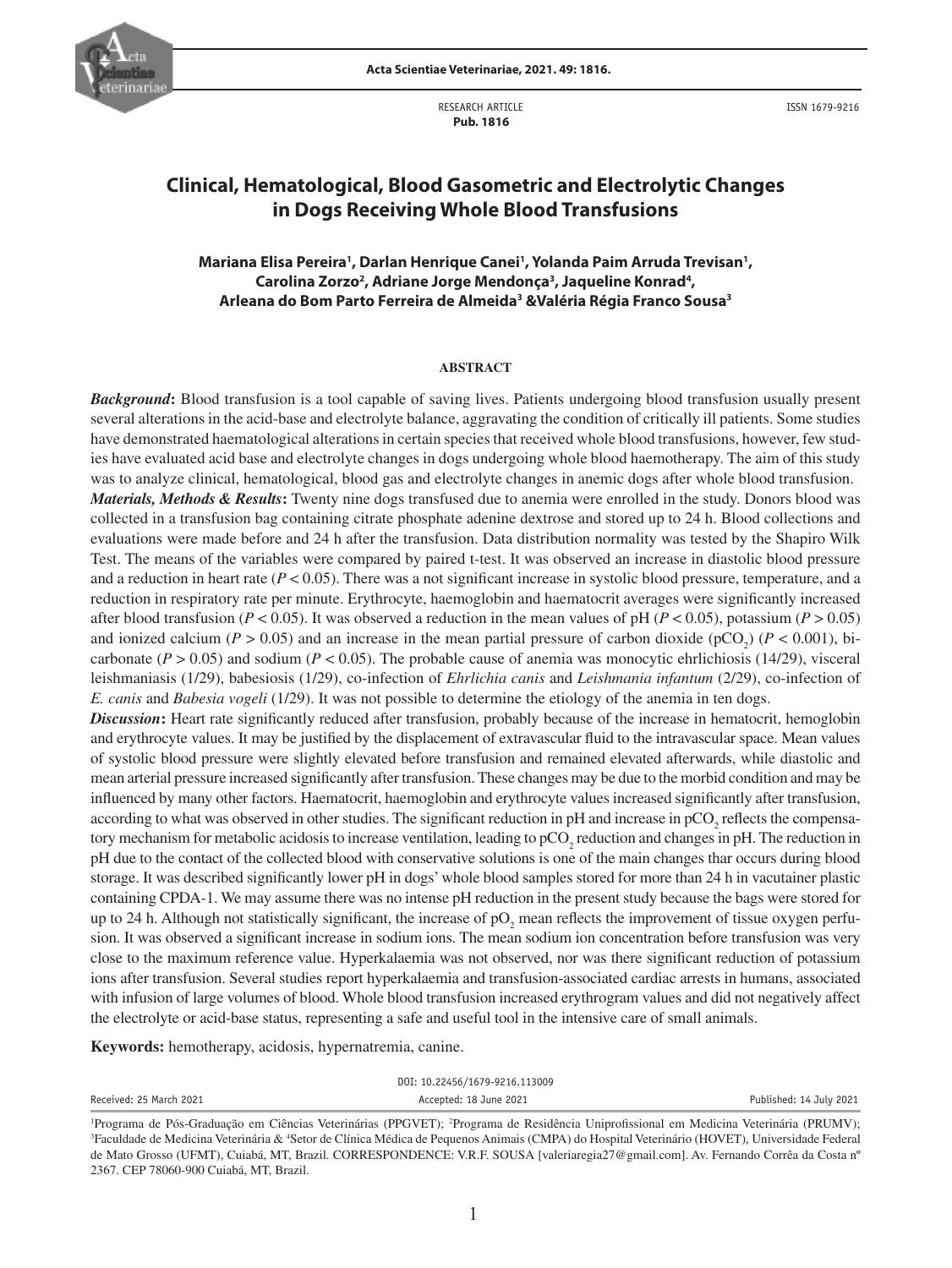## **INTRODUCTION**

Blood transfusion is a life-saving emergency procedure that can lead to several adverse reactions [21,41,46]. For this reason, non-infectious transfusionassociated complications have been closely analyzed for many years [44]. Some studies have investigated the hematological changes in certain species transfused with whole blood [14,23,27,38], but few studies have evaluated acid-base and electrolyte changes in dogs undergoing hemotherapy [23,28].

Whole blood units include red blood cells, white blood cells, platelets and plasma. More recently, it is possible to separate and use each part according to the animal's needs, decreasing the risk of adverse reactions. In some cases, the patient is given a whole blood transfusion because there is no availability of the separated blood components. It is admissible when the patient is able to manage the blood volume expansion [45].

Electrolyte abnormalities and acid-base status disturbances must be thoroughly observed and rapidly treated because these may lead to fatal consequences. Recognizing acid-base status and serum electrolytes disturbances on an early stage is of high importance for clinical management, because it signals the disease gravity and the risk of death [7]. Accurate evaluation, monitoring and treatment are essential for an appropriate approach to the patient [4]. Thus, this study aimed to evaluate clinical, hematological, blood gasometric and electrolytic parameters in severely anaemic dogs before and after whole blood transfusion.

# **MATERIALS AND METHODS**

### *Dogs (blood recipients)*

A prospective study was conducted from June 2018 to June 2019, with 29 dogs greater than 1 year, of different breeds and with any underlying disease that received a whole blood transfusion.

The owners had been previously informed about the study objective, the blood collections and the clinical and laboratorial analysis performed before and after the transfusion. The animals were included in the study after the signature of the informed consent form.

The dogs were treated according to the indicated protocol for each case. None of the animals underwent anaesthesia or surgery or had been previously transfused. Blood transfusion was warranted due to severe anemia defined as an intense reduction in haematocrit (Ht) (below 15%) and haemoglobin values (Hb) (less than 5 g/dL) [34]. In cases that signs of acute adverse reactions (urticarial, emesis, diarrhea and facial oedema) were noted during blood transfusions, the animals were excluded from the study.

# *Donors blood sampling*

Healthy donors were previously selected [5]. Their blood samples were collected for hemogram [42] and crossmatch. The crossmatch was adapted from a described protocol [29] to verify agglutination on an optical microscope in the major and minor tests, and control of the donor and the recipient. Blood transfusions were performed even in cases where agglutination was observed, due to the scarce blood availability.

Blood was collected from the jugular vein of the donors dogs in a transfusion bag containing citrate phosphate adenine dextrose  $(CPDA-1)$ <sup>1</sup> as an anticoagulant. The bags were stored for no more than 24 h in an INDREL®2 blood bank refrigerator at 2 to 4ºC. The amount of whole blood to be transfused was calculated [5] , approximately 20 mL/kg, with an intended haematocrit of 25%.

### *Clinical and laboratory evaluation*

All evaluations and blood collections on the recipient dogs were performed immediately before and 24 h after the transfusion. Clinical examination was performed to determine attitude, heart and respiratory rate, temperature, blood pressure, colour of oral and ocular mucous membranes and clinical signs suggestive of transfusion reactions (e.g. vomiting, diarrhea, face oedema). Blood was infused on the cephalic vein after the limb antisepsis and the transfusion period did not exceed 4 h.

Systolic and diastolic blood pressures were measured using pet-MAP®3, an oscillometric device, according to the manufacturer's instructions. The proper cuff was placed around the forelimb below the elbow, and 5 consecutive measurements were recorded in order to calculate the mean systolic and diastolic arterial blood pressure [1].

Recipient's biological samples were collected after antisepsis and included approximately 1.5 mL of whole blood in a tube containing ethylenediamine tetraacetic acid (EDTA) for complete blood count by a Poche 100 Haematology Analyzer<sup>4</sup>, with subsequent blood smear verification [42]. Approximately 3 mL of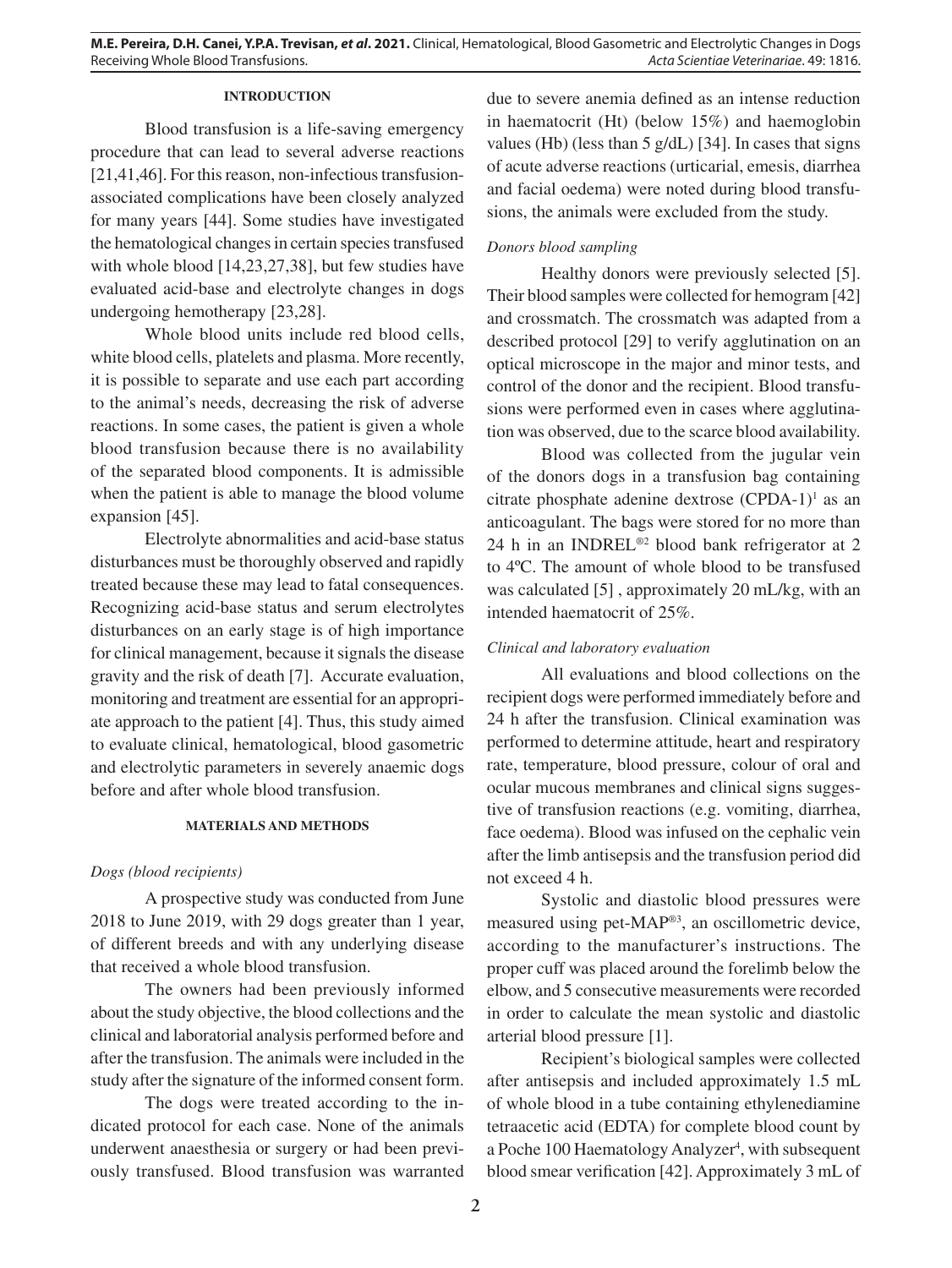blood were collected from jugular vein in a clot activator tube to measure total calcium and protein after centrifugation at 2851 *g* for 5 min, using commercial kits on the Wiener® Automated Biochemical Analyzer<sup>5</sup> [30]. The measurement of ionized calcium (iCa) was calculated [12] and based on previously described values [23].

For blood gasometry, approximately 1 mL of venous blood was collected in heparin-coated syringes via jugular venipuncture [15] for analysis within 3 min of collection on the Cobas b121<sup>4</sup> blood gas analyzer. Immediately following the collection for blood gasometric analysis, air bubbles were expelled from the syringe to avoid contact with oxygen. The values obtained were analyzed according to the literature [9,15].

# *Statistical analysis*

Results were tabulated in spreadsheets and analyzed using the Past statistical program [20]. The normality of data distribution of the measured variables was tested by the Shapiro Wilk Test. The means of the variables at both time points were compared using a paired *t*-test. A *P* value below 0.05 was considered statistically significant.

# **RESULTS**

Of the 29 dogs evaluated in the study, 14 were females and 15 were males, from 14 different breeds. Mixed-breed dogs predominated  $(n = 13)$ , followed by: Akita (n = 1), Australian Cattle Dog (n = 1), Boxer (n  $= 1$ ), Chow Chow (n = 1), Golden Retriever (n = 1), Labrador Retriever  $(n = 1)$ , Maltese  $(n = 1)$ , German Shepherd  $(n = 1)$ , Pinscher  $(n = 1)$ , American Pitbull  $(n = 1)$  $= 4$ ), Poodle (n = 1), Rottweiler (n = 1), and Shih Tzu  $(n = 1)$ . The average age was 6.17 years with a median age of 6 years. Body mass ranged from 2.5 kg to 49 kg, with a mean of 16.91 kg and a median of 17.1 kg.

The means of diastolic, mean, and systolic blood pressure (mmHg) values, heart and respiratory rate per minute and temperature observed before and 24 h after the transfusion are described in Table 1. There was an increase in diastolic blood pressure and a reduction in heart rate with statistical significance. Although not significant, there was an increase in systolic blood pressure, temperature, and a reduction in respiratory rate per minute.

The values obtained on the erythrogram after transfusion indicated a significant increase in erythrocyte, haemoglobin, and haematocrit averages. Post-transfusion venous blood gas measures showed a reduction in the mean values of pH ( $P < 0.05$ ), potassium  $(K^+)$   $[P > 0.05]$  and ionized calcium (iCa)  $[P$ > 0.05] and an increase in the mean partial pressure of carbon dioxide ( $pCO_2$ ) [ $P < 0.001$ ], bicarbonate  $(HCO<sub>3</sub>) [P > 0.05]$  and sodium  $(Na<sup>+</sup>) [P < 0.05]$  (Table 2). Three animals were not included in the analysis of sodium due to the absence of values obtained before or after the transfusion.

Of the 29 dogs,  $15(51.7%)$  did not show agglutination in the compatibility test, while 9 agglutinated on the major test  $(31\%)$ , 3 on the minor test  $(10.3\%)$ , and 2 on both (6.9%). Twenty-one dogs (72.4%) were treated with Ringer's lactate and 8 were given (27.59%) 0.9% sodium chloride solution after transfusion, but none received sodium bicarbonate or electrolyte replacement within the first 24 h.

Previous diagnostic of monocytic ehrlichiosis (14), visceral leishmaniasis (1), babesiosis (1), coinfection of *Ehrlichia canis* and *Leishmania infantum* (2), co-infection of *E. canis* and *Babesia vogeli* (1) were probably the anemia cause in the dogs. It was not possible to determine the etiology of the anemia in 10 dogs.

**Table 1.** Heart and Respiratory rate, temperature, mean diastolic, mean and systolic blood pressure values, heart rate, respiratory rate and temperature before and 24 h after blood transfusion.

| Parameter                     | Before transfusion<br>$M^{\ddagger} \pm sd^{\dot{s}}$ | After transfusion<br>$M^{\ddagger} \pm sd^{\dot{s}}$ | Paired <i>t</i> -test<br>P |
|-------------------------------|-------------------------------------------------------|------------------------------------------------------|----------------------------|
| Heart Rate (BPM)              | $138.6 \pm 5.5$                                       | $106.1 \pm 4.9$                                      | $< 0.05*$                  |
| <b>Respiratory Rate (RPM)</b> | $29.4 \pm 2.95$                                       | $28.6 \pm 2.4$                                       | > 0.05                     |
| Temperature                   | $37.7 \pm 0.2$                                        | $37.8 \pm 0.1$                                       | > 0.05                     |
| M. Diastolic (mmHg)           | $84.4 \pm 5.3$                                        | $94 \pm 4.4$                                         | $< 0.05*$                  |
| M. Systolic (mmHg)            | $106.48 \pm 4.78$                                     | $117.86 \pm 5.62$                                    | $< 0.05*$                  |
| Systolic (mmHg)               | $151.7 \pm 5.8$                                       | $163.3 \pm 7.4$                                      | > 0.05                     |

‡ M= mean; §sd= standard deviation; \*statistical significance.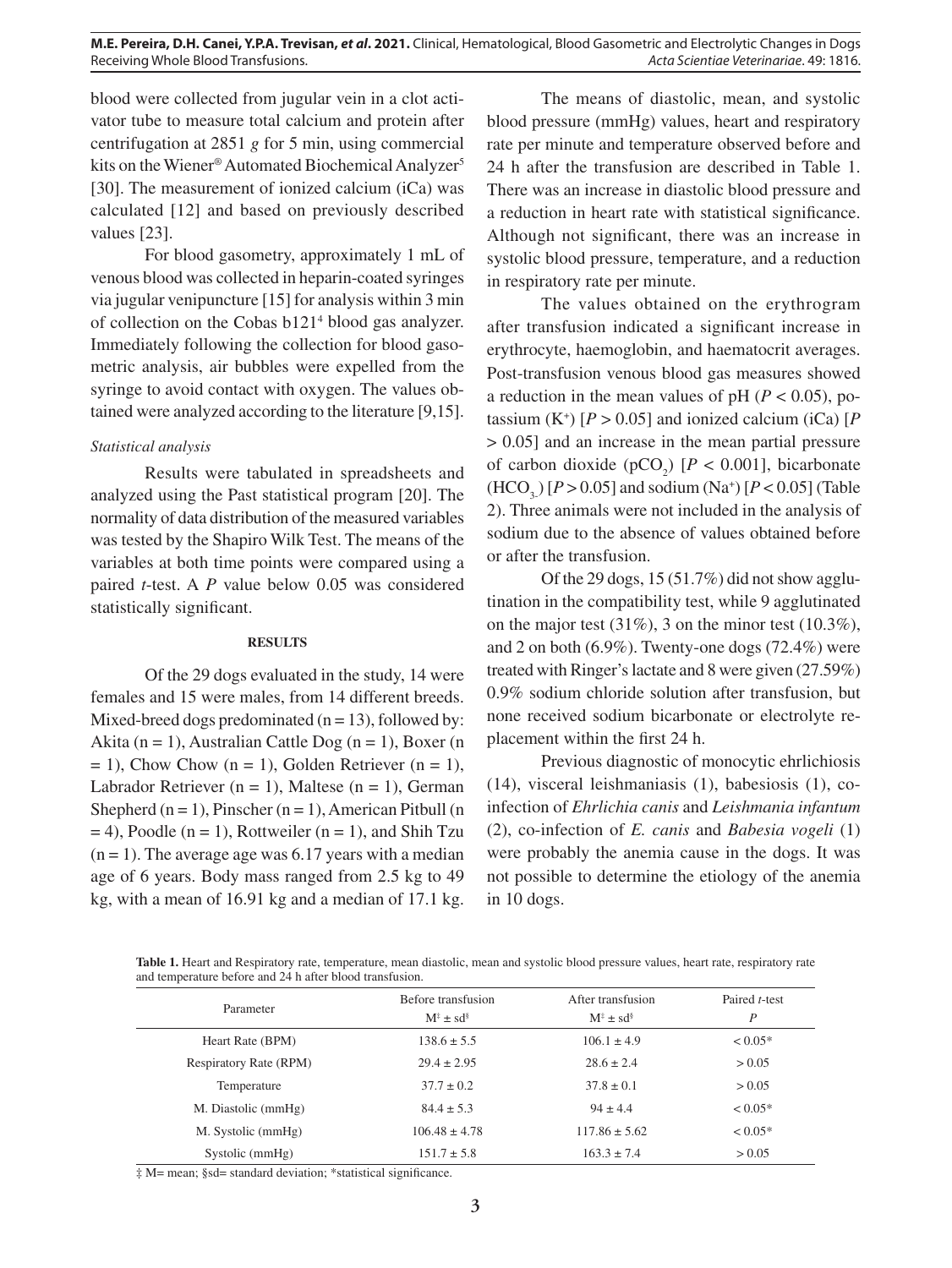|  | <b>Table 2.</b> Mean haemogas ometric values and standard deviation of dogs before and 24 h after whole blood transfusion. |
|--|----------------------------------------------------------------------------------------------------------------------------|
|  |                                                                                                                            |

| Parameter                   | $N^{\dagger}$ | References Values | Before transfusion              | After transfusion test          | Paired <i>t</i> -test |
|-----------------------------|---------------|-------------------|---------------------------------|---------------------------------|-----------------------|
|                             |               |                   | $M^{\ddagger} \pm sd^{\dot{s}}$ | $M^{\ddagger} \pm sd^{\dot{s}}$ | $\boldsymbol{P}$      |
| Erythrocytes $(x106/\mu L)$ | 29            | $5.5 - 8.5$       | $1.54 \pm 0.41$                 | $2.92 \pm 0.5$                  | $< 0.001*$            |
| Hb(g/dL)                    | 29            | $12 - 18$         | $3.58 \pm 0.83$                 | $6.7 \pm 1.01$                  | $< 0.001*$            |
| $Ht$ (%)                    | 29            | $37 - 55$         | $11.58 \pm 2.35$                | $21.59 \pm 3.47$                | $< 0.001*$            |
| pH                          | 29            | $7.35 - 7.44$     | $7.37 \pm 0.07$                 | $7.34 \pm 0.08$                 | $< 0.05*$             |
| $pO_{2}(mmHg)$              | 29            | $47.9 - 56.3$     | $35.34 \pm 7.55$                | $37.39 \pm 9.50$                | > 0.05                |
| $pCO2$ (mmHg)               | 29            | $33.6 - 41.2$     | $25.94 \pm 6.32$                | $29.96 \pm 5.12$                | $< 0.001*$            |
| $HCO$ , 'mmol/L)            | 29            | $20.8 - 24.2$     | $15.22 \pm 4.53$                | $16.54 \pm 3.83$                | > 0.05                |
| $Na^+(mmol/L)$              | 26            | $140 - 155$       | $153.82 \pm 7.61$               | $157.41 \pm 8.32$               | $< 0.05*$             |
| iCa (mmol/L)                | 29            | $1.2 - 1.4$       | $4 \pm 0.9$                     | $3.8 \pm 1.19$                  | > 0.05                |
| $K^+$ (mmol/L)              | 29            | $3.5 - 5.8$       | $3.63 \pm 0.84$                 | $3.39 \pm 0.61$                 | > 0.05                |

†N= number of dogs; ‡ M= mean; §sd= standard deviation; \*statistical significance.

### **DISCUSSION**

In this study, in which 29 dogs received whole blood transfusion, the mean values of heart rate, respiratory rate and temperature of the dogs before and after the transfusion were within the normal range [18]. However, heart rate showed a significant reduction 24 h after the transfusion, probably due to the increase in hematocrit, hemoglobin, and erythrocyte values. The decrease in heart rate can be justified by the displacement of extravascular fluid to the intravascular space, due to the infusion of blood [32].

Reduced respiratory rate, another compensatory mechanism when there is anemia, was observed during whole blood [32]. However, in our study there were no significant changes in respiratory rate. There was no significant increase in the mean rectal temperature ( $P < 0.05$ ), which remained within the reference range (37.5ºC - 39.2ºC) for dogs [18].

The values (mm Hg) of systolic pressure in healthy dogs ranged from 131 to 150, while the diastolic pressure from 71 to 91 and the mean pressure from 97 to 110. Mean values of systolic blood pressure were slightly elevated before transfusion and remained elevated afterwards, with no significant difference between times, while diastolic and mean arterial pressure increased significantly after transfusion. These changes may result from the morbid condition itself and may be influenced by age, race, sex [6] even in healthy dogs as described in the consensus on systemic hypertension in dogs and cats [1].

The patient's temperament, whose stress and anxiety increase during care and hospitalization, resulting from the white coat syndrome, causes significant interference in the measurement of pressure [2]. The stress response leads to the activation of neurohumoral systems, such as the hypothalamus-pituitary-suprarenal axis, with the release of cortisol and the sympatheticadrenal-medullary system, which causes the release of catecholamines, adrenaline and noradrenaline, mainly [35].

As expected, the haematocrit, haemoglobin and erythrocyte values increased significantly  $(P \leq$ 0.001) after whole blood transfusion in anemic dogs [39]. Similar increases in haemoglobin and haematocrit concentrations have been reported after red blood cell transfusion in euvolemic, anaemic dogs [26]. A study with anaemic cats and induced hypotension detected that blood transfusion increased arterial and venous blood pressure in consequence of volemia restoration [10].

It was observed a significant reduction in pH (*P*  $<$  0.05) and increase in pCO<sub>2</sub> (*P* < 0.001). The compensatory mechanism for metabolic acidosis is to increase ventilation, leading to  $pCO_2$  reduction and changes in pH [8]. Although it has been described that bicarbonate ion concentration assumes the same behaviour as  $pCO_2$ , no significant increase in bicarbonate ions ( $P >$ 0.05) was observed.

The reduction of pH is one of the main changes that occurs when collected blood contacts the conservative solutions. As the cells continue their metabolism, the pH is reduced at a rate proportional to the storage time [36]. A study described significantly lower pH in dogs' whole blood samples stored for more than 24 h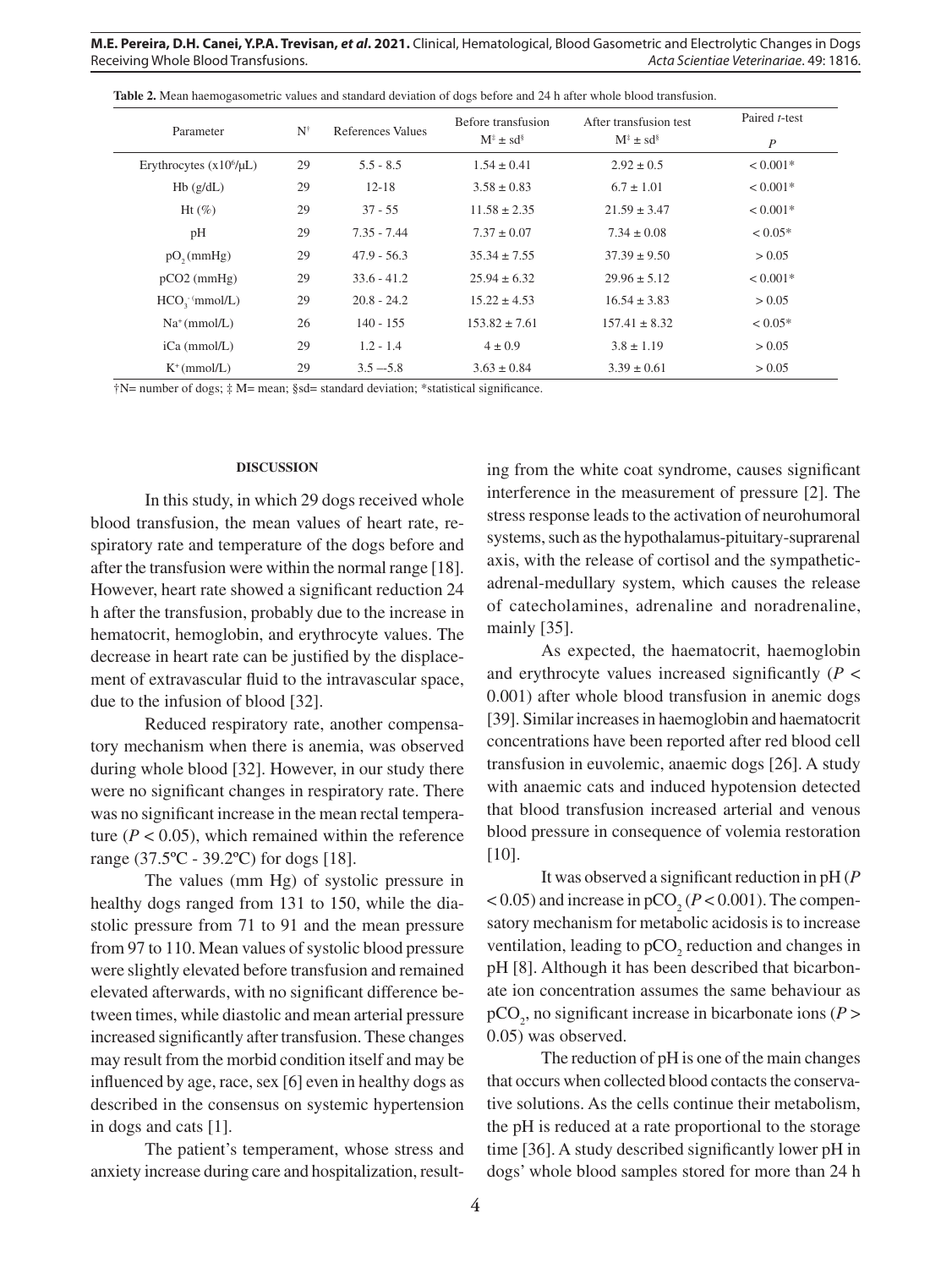in vacutainer plastic containing CPDA-1 [33], while another study demonstrated that goats transfused with whole blood bags stored for 15 days presented with lower pH values than animals transfused with fresh whole blood [17]. From this information, we can assume there was no intense pH reduction in the present study because the bags were stored for no more than 24 h.

Measurement of venous  $pO_2$  is useful in cases that metabolic variables such as tissue perfusion and oxygen demand are to be evaluated, as its concentration is defined by oxygen supply and consumption by tissues [11]. Although it was described that venous blood is ineffective in measuring  $pO_2$  as it presents discrepant values in relation to arterials [40], measuring venous  $pO_2$  is useful in cases where it is desired to evaluate metabolic variables, such as tissue perfusion and oxygen demand, as its concentration is defined by the supply and consumption of oxygen by the tissues [16]. Thus, though not statistically significant  $(P >$ 0.05), the increase of the mean  $pO_2$  after transfusion reflects the improvement of tissue oxygen perfusion.

There was no significant reduction in mean calcium ion values after whole blood transfusion  $(P > 0.05)$ , although hypocalcaemia is described as a consequence of the binding of calcium with citrate used as an anticoagulant in the bloodstream [13,23].

There was a significant increase in sodium ions  $(P < 0.05)$  beyond the reference range after transfusion. Hypernatremia frequently occurs in critically ill patients and it was associated with the use of mannitol, renal failure, mechanical ventilation and an increased mortality rate [3]. A higher mortality rate was detected in hypernatremic animals, even with mild increases [43]. Anorexia, lethargy, emesis, muscle weakness, ataxia, seizures and death have all been associated with hypernatremia in dogs and cats [19]. In this study, none of the patients exhibited clinical signs associated with post-transfusion hypernatremia. Importantly, the mean sodium ion concentration before transfusion was very close to the maximum reference value.

As the solution of choice for fluid therapy in most dogs (72.4%) was lactated Ringer's, the increase in sodium cannot be justified by the interference of infused fluid [24]. Of the 8 dogs that received 0.9% sodium chloride solution after transfusion, only 4 had hypernatremia after 24 h. To clarify this question, a *t*-test simulation was performed, disregarding the patients that were administered 0.9% sodium chloride solution, and yet, a significant increase in sodium ions was detected  $(P < 0.05)$ .

Several studies report hyperkalaemia and transfusion-associated cardiac arrests in humans, usually related to the infusion of large volumes of blood [25,31,37]. Such events may be justified by the increase in potassium concentration during blood storage secondary to the normal erythrocyte lysis that occurs within the first 2 h after transfusion or during the bag storage, causing the release of intracellular potassium ions [44]. Dogs do not get hyperkalemic due to haemolysis because most breeds do not have significant potassium ion concentrations in their erythrocytes, with the exception of Akita dogs [23] . There was only one Akita dog in the present study, which did not present with hyperkalaemia in any of the collections. In fact, hyperkalaemia was not observed in the present study, nor was there significant reduction of potassium ions  $(P > 0.05)$  after transfusion. Severe hypokalaemia is associated with severe changes such as arrhythmias, paralysis, rhabdomyolysis and interference with diaphragm contraction capacity [22].

The limitations of our study were no availability of compatible blood to be administered in some cases and the impossibility to diagnose the cause of anemia in all dogs. Additionally, it was not possible to associate the variety of clinical presentations of the infections that lead to anemia with the analyzed parameters.

### **CONCLUSION**

Blood transfusion increased erythrogram values and did not negatively affect the electrolyte or acid-base status, representing a safe and useful tool in the intensive care of small animals. However, it is recommended that dogs undergoing blood transfusion be monitored for changes in calcium and sodium ion concentrations as well as changes in acid-base balance.

#### MANUFACTURERS

<sup>1</sup>JP Pharmaceutical Industry. Ribeirão Preto, SP, Brazil. Indrel Scientific. Londrina, PR, Brazil. Ramsey Medical Inc. Tampa, FL, USA. Roche Diagnostics. São Paulo, SP, Brazil. Wiener Lab Group. Rosário, Argentina.

*Acknowledgements***.** The authors thank the Coordination of Higher Education Personnel Improvement for the postgraduate scholarship.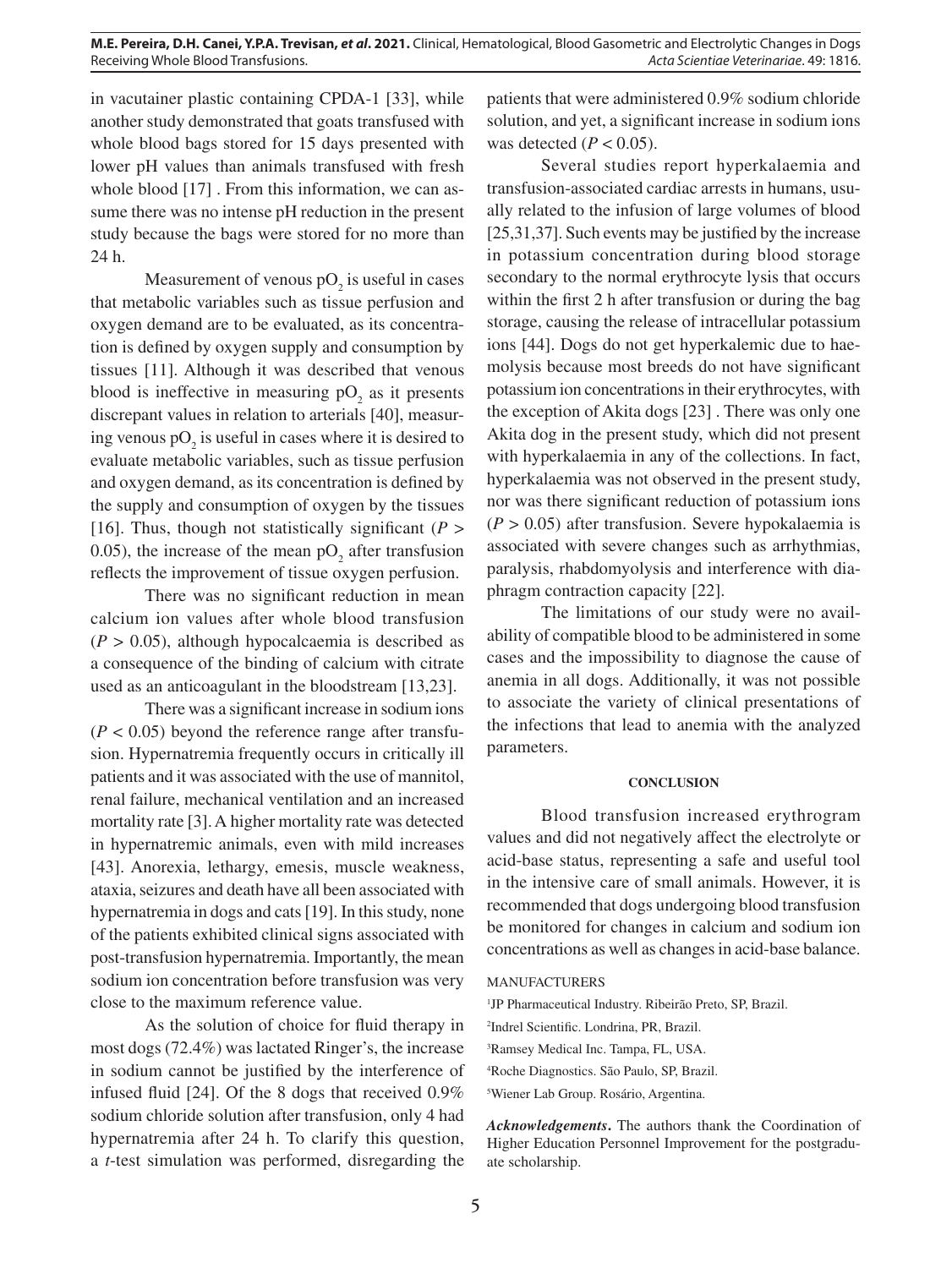*Ethical approval***.** This study was approved by the Ethics Committee on the Use of Animals (CEUA) of the Federal University of Mato Grosso (UFMT) under protocol number no. 23108.938920/2018-37.

*Declaration of interest***.** The authors declare that they have no conflict of interest. The authors alone are responsible for the content and writing of the paper.

#### **REFERENCES**

- **1 Acierno M.J., Brown S., Coleman A.E., Jepson R.E., Papich M., Stepien R.L. & Syme H.M. 2018.** ACVIM consensus statement: Guidelines for the identification, evaluation, and management of systemic hypertension in dogs and cats. *Journal of Veterinary Internal Medicine*. 32(6): 1803-1822.
- **2 Acierno M.J. & M.A. Labato. 2004.** Hypertension in Dogs and Cats. *Compendium on Continuing Education for Practicing Veterinarian*. 26(5): 336-345.
- **3 Aiyagari V., Deibert E. & Diringer M.N. 2006.** Hypernatremia in the neurologic intensive care unit: how high is too high? *Journal of Critical Care*. 21(2): 163-172.
- **4 Artero C.T. 2017.** A quick reference on Anion Gap and Strong Ion Gap. *Veterinary Clinics of North America Small Animal Practice*. 47(2): 191-196.
- **5 Barreto E.P.L. 2009.** Transfusão Sanguínea em Cães: Revisão de Literatura. 41f. Salvador, BA. Monografia (Especialização em Clínica Médica de Pequenos Animais) - Departamento de Pequenos Animais, Universidade Federal Rural do Semi-Árido.
- **6 Brown S., Atkins C., Bagley R., Carr A., Cowgill L., Davidson M., Egner B., Elliott J., Henik R., Labato M., Littman M., Polzin D., Ross L., Snyder P. & Stepien R. 2007.** ACVIM consensus statement: Guidelines for the Identification, Evaluation, and Management of Systemic Hypertension in Dogs and Cats. *Journal of Veterinary Internal Medicine*. 21(3): 542-558.
- **7 Carausu E.M., Trandafir V., Ghibu L., Stamatin O. & Checherita L.E. 2017.** Study of electrolyte serum disturbances and acid-base status in patients with oral-maxillofacial and dental sepsis. *Revista de Chimie*. 68(7): 1552-1556.
- **8 Carella C.C. & Morais H.A. 2017.** Compensation for Acid-Base Disorders. *Veterinary Clinics of North America Small Animal Practice*. 47(2): 313-323.
- **9 Carlson G.P. & Bruss M. 2008.** Fluid, Electrolyte, and Acid-Base Balance. In: Kaneko J.J., Harvey J.W. & Bruss M.L. (Eds). *Clinical Biochemistry of Domestic Animals*. 6th edn. Amsterdam: Academic Press, pp.529-560.
- **10 Cartana C.B. 2010.** Transfusão de sangue obtido de doadores anestesiados com cetamina e xilazina ou isoflurano em gatos hipovolêmicos.40f. Santa Maria, RS. Dissertação (Mestrado em Medicina Veterinária) - Programa de Pós-Graduação em Medicina Veterinária, Universidade Federal de Santa Maria.
- **11 Clutton R.E. 1998.** Blood gas analysis. In: Fuentes V.L & Swift S. (Eds). *BSAVA Small Animal Cardiorespiratory Medicine and Surgery*. Cambridge: British Small Animal Veterinary Association, pp.101-103.
- **12 Conceicao S.C., Weightman D., Smith P.A, Luno J., Ward M.K. & Keer D.N.S. 1978.** Serum ionised calcium concentration. *British Medical Journal*. 1: 1103-1105.
- **13 Corazza M.L. & Hranchook A.M. 2000.** Massive Blood Transfusion Therapy. *American Association of Nurse Anesthetists Journal*. 68(4): 311-314.
- **14 Costa J., Viana J.A., Ribeiro Filho J.D., Favarato E.S., Mata L.C. & Argôlo Neto N. 2008.** Parâmetros bioquímicos e hemogasométricos do sangue total canino armazenado em bolsas plásticas contendo CPDA-1 e CPD/SAG-M. *Ciência Rural*. 38(2): 378-383.
- **15 DiBartola S. 2012.** Introduction to Acid-Base Disorders. In: DiBartola S.P. (Ed). *Fluid, Electrolyte Acid-Base Disord*. 4th edn. St. Louis: Elsevier, pp.231-252.
- **16 Dourado A. 2010.** Estudos de variações de gasometria venosa e indicadores de perfusão em canídeos em síndrome de choque. 77f. Dissertação (Mestrado Integrado em Medicina Veterinária) - Universidade Técnica de Lisboa, Lisboa.
- **17 Fonseca N.B.S., Gameleira J.S., Cavalcante J.M., Oliveira F.L.C., Mori C.S., Sousa R.S., Minervino A.H.H. & Barrêto Júnior R.A. 2018.** Biochemical responses, blood gas, oxidative stress and lipid peroxidation of goats transfused with fresh or stored whole homologous blood. *Pesquisa Veterinária Brasileira*. 38(11): 2080-2087.
- **18 Futema F. 2002.** Avaliação pré-anestésica, In: Fantoni D.T. & Cortopassi S.R.G. (Eds). *Anestesia em Cães e Gatos*. São Paulo: Editora Roca, pp.59-63.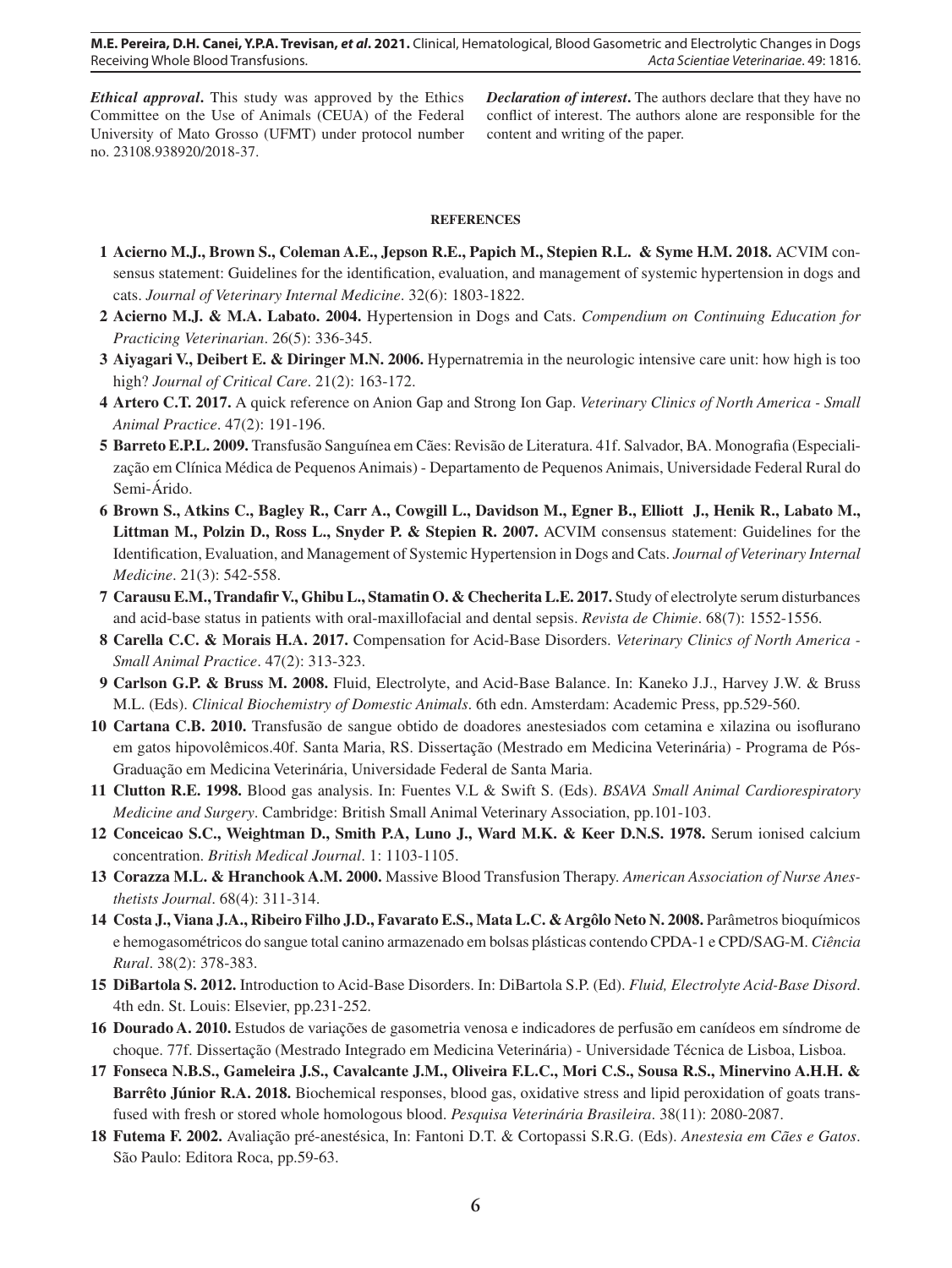- **19 Guillaumin J. & DiBartola S.P. 2017.** A Quick Reference on Hypernatremia. *Veterinary Clinics of North America Small Animal Practice*. 47(2): 209-212.
- **20 Hammer O., Harper D.A.T. & Ryan P.D. 2001.** Past: Paleontological Statistics Software Package for Education and Data Analysis. *Palaentologia Electronica*. 4(1): 1352-1357.
- **21 Hohenhaus A.E. 2000.** Transfusion reactions. In: Feldman B.F., Zinkl J.G. & Jain N.C. (Eds). *Schalm's Veterinary Hematology*. 5th edn. Baltimore: Lippincott Williams & Wilkins, pp.864-868.
- **22 Jensen H.K., Brabrand M., Vinholt P.J., Hallas J. & Lassen A.T. 2015.** Hypokalemia in acute medical patients: Risk factors and prognosis. *American Journal of Medicine*. 128(1): 60-67.e1.
- **23 Jutkowitz L.A., Rozanski E.A., Moreau J.A. & Rush J.E. 2002.** Massive transfusion in dogs: 15 cases (1997-2001). *Journal of the American Veterinary Medical Association*. 220(11): 1664-1669.
- **24 Kamp-jensen M., Olesen K.L., Bach V., Schütten H.J. & Engquist A. 1990.** Changes in serum electrolyte and atrial natriuretic peptide concentrations, acid-base and haemodynamic status after rapid infusion of isotonic saline and ringer lactate solution in healthy volunteers. *British Journal of Anaesthesia*. 64(5): 606-610.
- **25 Kim D.W., Cheon K.R., Cho D., Lee K.S., Cho H.J. & Jeong I.S. 2015.** Transfusion associated hyperkalemia and cardiac arrest in an infant after extracorporeal membrane oxygenation. *Korean Journal of Critical Care Medicine*. 30(2): 132-134.
- **26 Kisielewicz C. & Self I.A. 2014.** Canine and feline blood transfusions: Controversies and recent advances in administration practices. *Veterinary Anaesthesia and Analgesia*. 41(3): 233-242.
- **27 Klaser D.A., Reine N.J. & Hohenhaus A.E. 2005.** Red blood cell transfusions in cats: 126 Cases (1999). *Journal of the American Veterinary Medical Association*. 226(6): 920-923.
- **28 Lamb J.L., Mankin K.M.T., Levine G.J. & Thompson J. 2015.** Electrolyte and acid/base changes in dogs undergoing autologous blood transfusion via a cell salvage device. *Canadian Veterinary Journal*. 56(9): 947-952.
- **29 Lanevschi A. & Wardrop K.J. 2001.** Principles of transfusion medicine in small animals. *Canadian Veterinary Journal*. 42(6): 447-454.
- **30 Langhorn R., Tarnow I., Willesen J.L., Kjelgaard-Hansen M., I.M. Skovgaard I.M. & Koch J. 2014.** Cardiac Troponin I and T as Prognostic Markers in Cats with Hypertrophic Cardiomyopathy. *Journal of Veterinary Internal Medicine*. 28(5): 1485-1491.
- **31 McEvoy M.D., Thies K.C., Einav S., Ruetzler K., Moitra V.K., Nunnally M.E., Banerjee A., Weinberg G., Gabrielli A., Maccioli G.A., Dobson G. & O'Connor M.F. 2018.** Cardiac arrest in the operating room: Part 2-special situations in the perioperative period. *Anesthesia and Analgesia*. 126(3): 889-903.
- **32 Morikawa M.K., Bochio M.M., Pincelli V.A., Freire R. & Pereira P.P. 2010.** Monitoração e avaliação clínica da eficácia da transfusão de sangue total e concentrado de hemácias em cães. *Pesquisa Veterinaria Brasileira*. 30(8): 665- 669.
- **33 Nnamdi O.H., Ijeoma U.R. & Okaforx N.T. 2019.** Stability of hematological parameters of canine blood samples stored with citrate phosphate dextrose adenine-1 anticoagulated plastic vacutainers. *Veterinary World*. 12(3): 449-453.
- **34 Ognean L., Chiurciu V., Ştefănuţ C., Oana L., Morar I. & Barabási I. 2015.** Transfusion Triggers and Therapeutic Efficacy in a Group of Dogs That Underwent Whole Blood Therapy. *Agriculture and Agricultural Science Procedia*. 6: 363-369.
- **35 Pereira M.C. & Ribeiro L. 2012.** Estresse, Catecolaminas e Risco Cardiovascular. *Arquivos de Medicina*. 26(6): 245- 253.
- **36 Ribeiro Filho J.D., Almeira C.T., Gonçalves R.C., Kohayagawa A. & Cury P.R. 1994.** Alterações hemogasométricas de sangue bovino durante a conservação em frascos de vidro com ACD e bolsas plásticas com CPDA-1, por 35 dias. *Veterinária e Zootecnia*. 6: 77-84.
- **37 Smith H.M., Farrow S.J. & Ackerman J.D. 2008.** Cardiac arrests associated with hyperkalemia during red blood cell transfusion: a case series. *Anesthesia and Analgesia*. 106(4): 1062-1069.
- **38 Sousa R.S., Chaves D.F., Barrêto-Júnior R.A., Sousa I.K.F., Soares H.S., Barros I.O., Minervino A.H.H. & Ortolani E.L. 2012.** Clinical, haematological and biochemical responses of sheep undergoing autologous blood transfusion. *BMC Veterinary Research*. 8: 61. https://doi.org/10.1186/1746-6148-8-61.
- **39 Spinelli E. & Bartlett R.H. 2016.** Anemia and transfusion in crital care: physiology and management. *Journal of Intensive Care Medicine*. 31(5): 295-306.